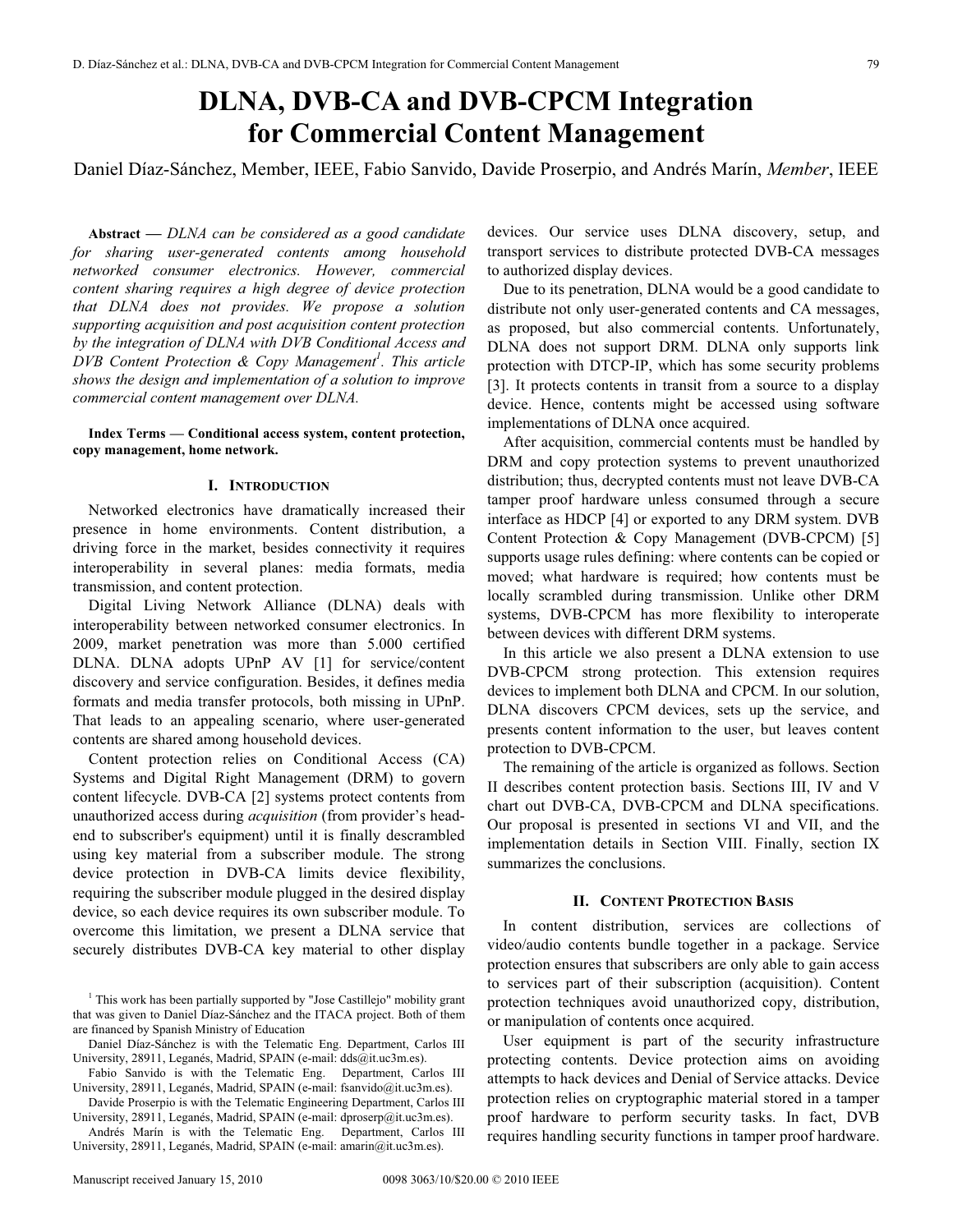Devices must also be able to export contents securely to other devices.

The aforementioned security topics are grouped together in three major functional groups with some overlap among them: Conditional Access Systems, Digital Rights Management, and Copy Protection. However, the practical realization of those security functions leads to two different scenarios known as acquisition and post-acquisition.

DVB-CA Systems [2], Marlin IPTV [6], and OMA BCAST [7] are security technologies governing acquisition. DVB-CA requires a descrambler, a Conditional Access Module (CAM), and a smart card in every display device. OMA BCAST requires a smart card in some profiles. Others, as Marlin, do not make any assumption about the hardware.

After contents are acquired (post-acquisition), they must remain within the bounds of the contract until the content lifecycle ends. Contracts are enforced employing DRM and Copy Protection techniques as Advanced Access Content System (BluRay). These specifications dictate how to edit, convert to other format, redistribute, and store legally acquired contents. The foundations for any copy protection system are rights expression languages. These languages have evolved from the simplest expression of copy control indicator (CCI) fields, to the complexity of MPEG21 Rights Expression Language (REL) [8], Usage State Information (USI) described in DVB-CPCM [9], Octopus DRM [10] used in Marlin (Open IPTV forum) or OMA DRM.

## **III. DVB CONDITIONAL ACCESS**

DVB-CA defines a holistic approach to service protection involving content providers, distribution networks, and consumer electronics manufacturers. It standardizes content format, metadata, and protection procedures for acquisition. DVB-CA specifications have been widely adopted during the last decades. Moreover, IPTV could reuse DVB-CA seizing already deployed head-ends and consumer's hardware.

DVB-CA systems are defined across several specifications as Conditional Access, Common Scrambling Algorithm [2], Common Interface, and Common Interface Plus (CI+) [11][12]. In this section, we describe the architecture, interfaces and content acquisition process.

#### *A. Devices architecture and interfaces*

DVB-CA compliant devices need a MPEG-2 demultiplexer, CA hardware, TVs require a built-in display, and set-top boxes (STBs) require an export module that sends the content to an external display. CA hardware comprises a descrambler, a CAM, and a subscriber module. CAM and descrambler communicate using DVB-CI or CI+, as depicted in Figure 1.

A CAM implements the key distribution protocol for a given CA system provider and uses a subscriber module (typically a smart card) to handle user entitlements. The Common Interface Plus, CI+, defines how to use the descrambler's public key to open a Secure Authenticated Channel (SaC) between the CAM and the descrambler for delivering key material. As the user might infer, the CAM

must be collocated with the descrambler so, in order to use a different visualization device, it is necessary to move the CAM from one device to another. Fortunately, some works, which are complemented in this article, propose a protocol to share the CAM with several descramblers through IP [13].

DVB uses MPEG-2 Transport Stream (MPEG-2 TS) for media format. MPEG-2 TS contains, besides audio and video, some data tables called Program Specific Information (PSI). These tables transport conditional access information as Entitlement Management Messages (EMMs) and Entitlement Control Messages (ECMs).



**Fig. 1. DVB-CA device. The Secure Authenticated Channel (SaC) communicates the CAM and the descrambler to securely deliver Control Words. The content, once decrypted, is transferred to a built-in display (part of the device) or protected with a link protection protocol.** 

# *B. Content Acquisition*

End user's hardware manages content acquisition. DVB relies on DVB SimultCrypt, which separates content encryption, content delivery and key distribution.

The provider's head-end scrambles audio and video with a hardware-generated unpredictable key called Control Word (CW) that changes frequently. DVB traditionally used Common Scrambling Algorithm (CSA) [2] for scrambling. However, new algorithms based on AES, are under development as ATIS CSA or DVB-CSAv3.

 DVB does not standardize the key distribution system except for the MPEG-2 tables used for transporting that information and the descrambler-CAM interface. CWs are usually encrypted with a Service key (SK) and distributed using ECMs. Providers send EMMs containing the SK and DRM information, encrypted with a customer key CK. Hence, ECMs are common to all subscribers for the same service, but EMMs are specific to a subscriber. The service provider distributes subscription modules, smart cards or other tamperproof devices, to decrypt EMMs and ECMs. When a user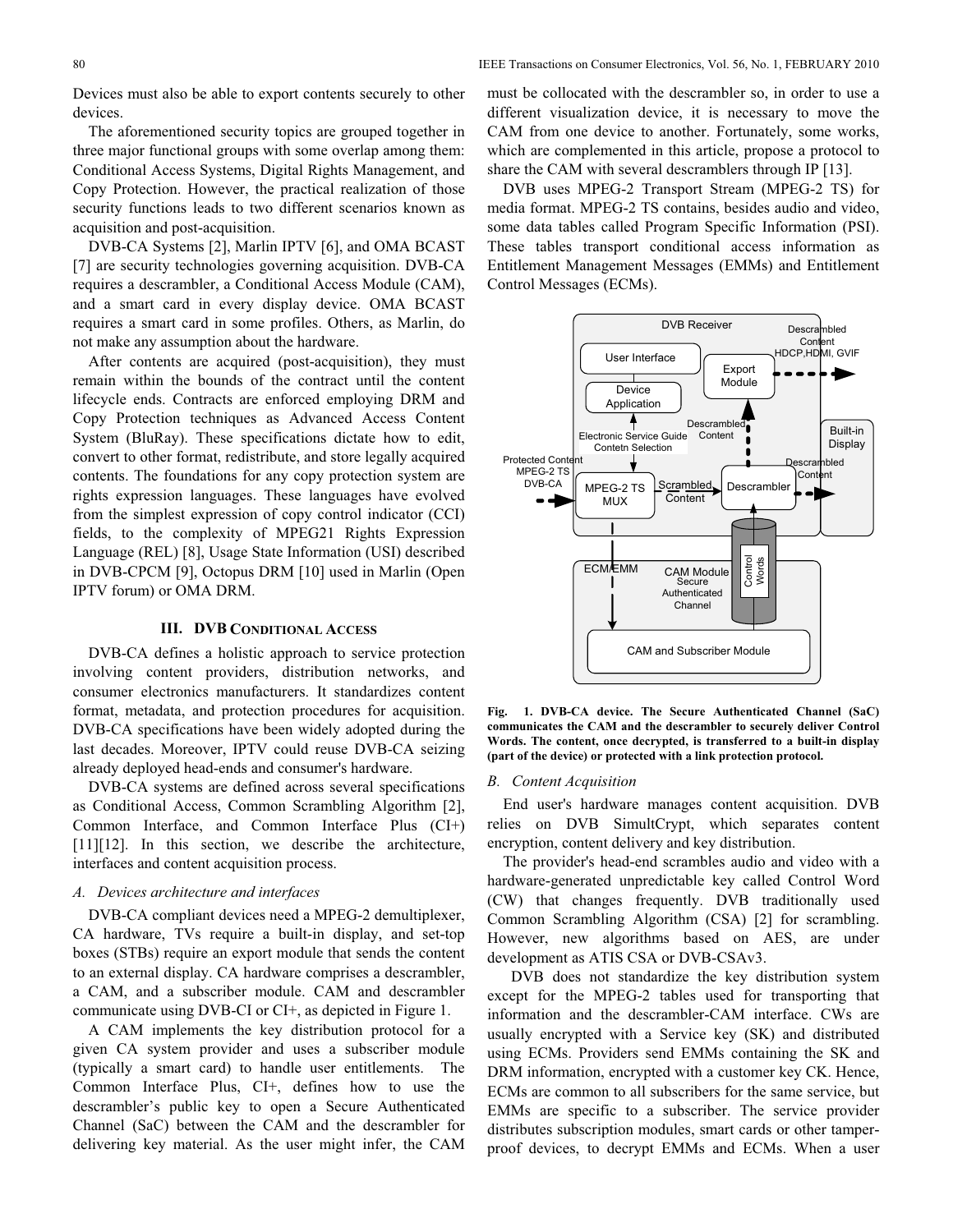selects a service, the demultiplexer extracts ECMs and EMMs from MEPG-2 and delivers them to the CAM module. The CAM processes them, supported by the subscriber module, and extracts CWs, conveyed to the descrambler for content decryption over a Secure Authenticated Channel (SaC).

To establish a SaC between the descrambler and the CAM for the first time, the smart card gets the descrambler serial number and sends it to the provider. Then, the provider checks the validity using known manufacturer lists. If the descrambler is trusted, the provider sends the public key of the descrambler to the card. Finally, the card generates a session key, and sends it to the descrambler encrypted with the descrambler's public key to establish a SaC channel (ElGamal authenticated key agreement).

DVB-CA scope is limited to content acquisition. During the entire acquisition process, decrypted contents never go out of tamper proof hardware. Thus, the decryption hardware, if not integrated in the visualization device, should export contents through a High-Bandwidth Digital Content Protection (HDCP, HDMI, GVIF) or a similar secure interface. Moreover, DVB defines also some specifications, as DVB-CPCM [5], to allow contents to moved, copied or exported.

# **IV. DVB COPY PROTECTION COPY MANAGEMENT**

DVB-CPCM is a post-acquisition content protection system that aims at content protection and copy management of commercial digital content in home networks. CPCM manages content from acquisition until final consumption or export according to the particular usage rules of that content. This section describes the internals of DVB-CPCM, its interfaces, the acquisition and the post-acquisition processes.

#### *A. Devices, content protection and interfaces*

CPCM devices within a household might optionally constitute the household's authorized domain (AD) that limits the content protection boundaries of a single household. Nonetheless, AD support is not mandatory.

Digital contents enter the CPCM system through an *acquisition point* to become CPCP contents. Within the CPCM system, contents can be moved, processed, stored, and copied according content usage rules. CPCM contents leave the CPCM system once consumed or exported to other systems. CPCM defines five functional entities known as acquisition point, storage entity, processing entity, consumption point, and export point [5]. CPCM devices can implement them. Figure 2 shows the conceptual diagram and functional entities of DVB-CPCM.

The CPCM functionality is encapsulated in the CPCM Instance that is the part of the CPCM device that enables interoperability between different implementations of CPCM functionality. The functionality inside a CPCM instance is split into three parts: Security Control, Content Handling, and Authorized Domain Management. Not all the functionality is mandatory for a CPCM device. Thus, the actual CPCM Instance to be used for handling a given content must conform to the Compliance & Robustness rules specified by the Content License. Unlike other DRM systems, CPCM aims on interoperate with existing DRM systems, for that reason, it supports a set of Compliance & Robustness (C&R) regimes instead of enforcing the same conditions in every device. Figure 3 depicts the CPCM device internals.



**Fig. 2. CPCM functional entities and conceptual diagram. Contents become CPCM contents through and acquisition point, are exchanged among devices, and leave the system either exported or consumed.** 

The Security Control is responsible of storing and maintaining CPCM secret data in the host device such as: CPCM Instance certificates for establishing trust with other devices; Device Secrets to protect Content Licenses created or maintained by the CPCM Instance; and the AD Secret to protect content that is bound to an AD.

The Security Control interprets licenses to check if a device adheres to a C&R regime and to encrypt or decrypt contents. Therefore, licences must be locally encrypted and exchanged over secure channels, especially if they contain keys for decrypting content.

The Security Control handles trust management. CPCM devices establish trust by exchanging their CPCM Instance Certificates, verifying them, and checking a revocation list. Once two devices have a trust relation, they can exchange contents, if permitted by the license, by deriving a Secure Authenticated Channel (SaC) between the two CPCM instances. Unlike DVB-CA, the authentication in CPCM is mutual. The SaC key is derived with a certificate-based authenticated key agreement protocol.

The Security Control is also in charge of the Proximity Control Communications used to find out whether two CPCM devices are Local with respect to each other. The Security Control exchanges content scrambling/descrambling keys, protected content licenses and any other control information with the Content Handling.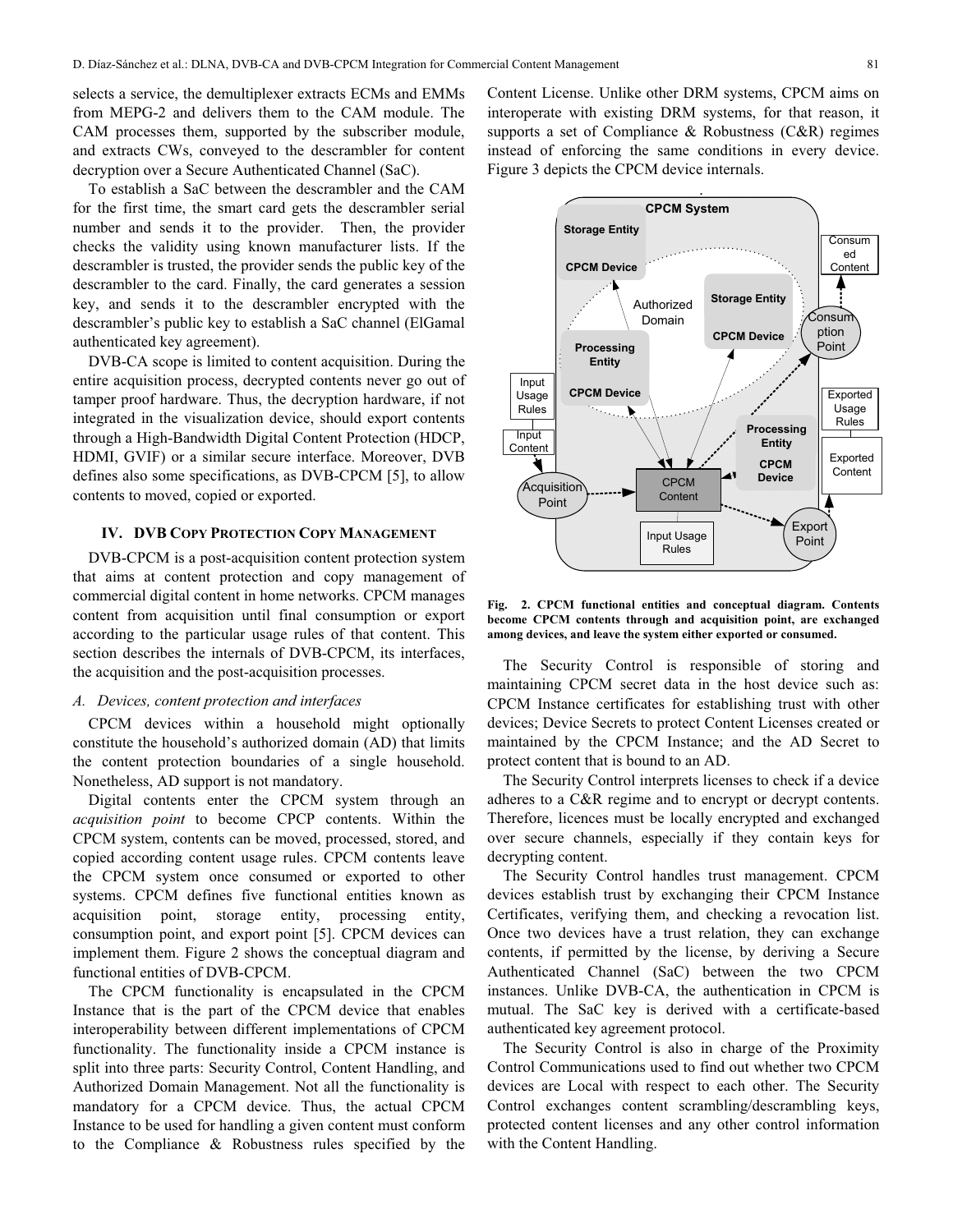The Content Handling part of the CPCM device includes CPCM scrambling and descrambling tools in order to satisfy the commercial content's license. It also handles exchange to/from other Content Protection Systems.



**Fig. 3. CPCM Device, CPCM Instance and interfaces.** 

The User Interface definition is out of the scope of CPCM specifications. This interface conveys to the user information about, for instance, the authorized usage of content or an explanation of why the system prevents the user to perform an action. Regarding the device interaction, CPCM states that this interface can be any home networking protocol with a bidirectional signalling mechanism but its definition is also out of the scope of CPCM. For that reason, part of this interface is stipulated in [14] to be UPnP compliant. This interface copes with content discovery, selection, and control.

The CPCM Interaction is also out of the scope of CPCM specifications and handled by the Non-Secure CPCM Communications interface. This interface is responsible of obtaining information about the authorized usage of any content that can be accessed by the device and to request access to a CPCM contents under the control of the device.

Regarding content transmission, CPCM describes how to create a SaC for License delivery and how to use Local Scrambler to protect contents prior delivery. Nevertheless, CPCM first phase specifications addresses CPCM for content encoded and transported by linear transport systems in accordance with [15], which does not support the transmission over IP protocols, although a later phases will support transmission over RTP as stated in [16].

# *B. Content Acquisition*

 Input content enters the system from a trusted source incorporated to the CPCM system at an Acquisition Point. The trust between the source and the CPCM Instance is the result of the mutual approval under the control of C&R regime. Moreover, it can be achieved via a CPCM extension that mutually establishes trust with the CPCM instance. CPCM specifications describe several Acquisition Points as a DVB-CA system collocated at the device. In this case, the content license is extracted from EMMs and ECMs, the content is descrambled and introduced in the system, locally scrambled, for post-acquisition management.

CPCM is designed to be interoperable with other DRM systems. It can accept contents from other DRM systems whenever they are able to generate a CPCM compliant content license from the original content. Unlike other DRM systems, it also countenances several C&R regimes instead of tying every device to the same set of conditions. This freedom benefits interoperability among DRM systems. Moreover, CPCM can export contents to other DRM systems. Unfortunately, DVB has defined no C&R regime until today, thus it is not possible to evaluate interoperability in detail.

# *C. Post Acquisition*

When a CPCM device (client) requests contents from other CPCM device (host), the server checks the AD credentials, if both devices are part of an AD, so they already have a trust relation; or establish trust by exchanging CPCM Instances certificates. Then, the host checks the Content License to find out if the client device complies with the C&R regime. If the content can be delivered to the client, the host sends the License to the client over the SaC and starts delivering the content to the client. The client extracts descrambling information from the license and descrambles the content for consumption, storage, or processing.

# **V. DIGITAL LIVING NETWORK ALLIANCE**

The objective of DLNA is to achieve interoperability between devices using industry standards. From users' perspective, DLNA provides the means to move digital contents among devices through the home network without complex configuration wizards. DLNA selected TCP-IP for network connectivity and UPnP, HTTP, HTML, XML and SOAP for device discovery, device and service description, device control and presentation. DLNA does not characterize devices enforcing the use of dedicated hardware as DVB-CA or DVB-CPCM do. It just defines devices by the role they play in the consumer environment.

# *A. Devices and Interfaces*

DLNA adopts UPnP fundamental device model [1]. These specifications define three functional components: Media Server (MS), Media Renderer (MR), and Control Point (CP). A device might implement several functional components, for instance, a DLNA media player combines CP and MR functionalities. Devices in DLNA expose services that provide actions. These services can be controlled via state variables or events. Control Points discover and control other devices on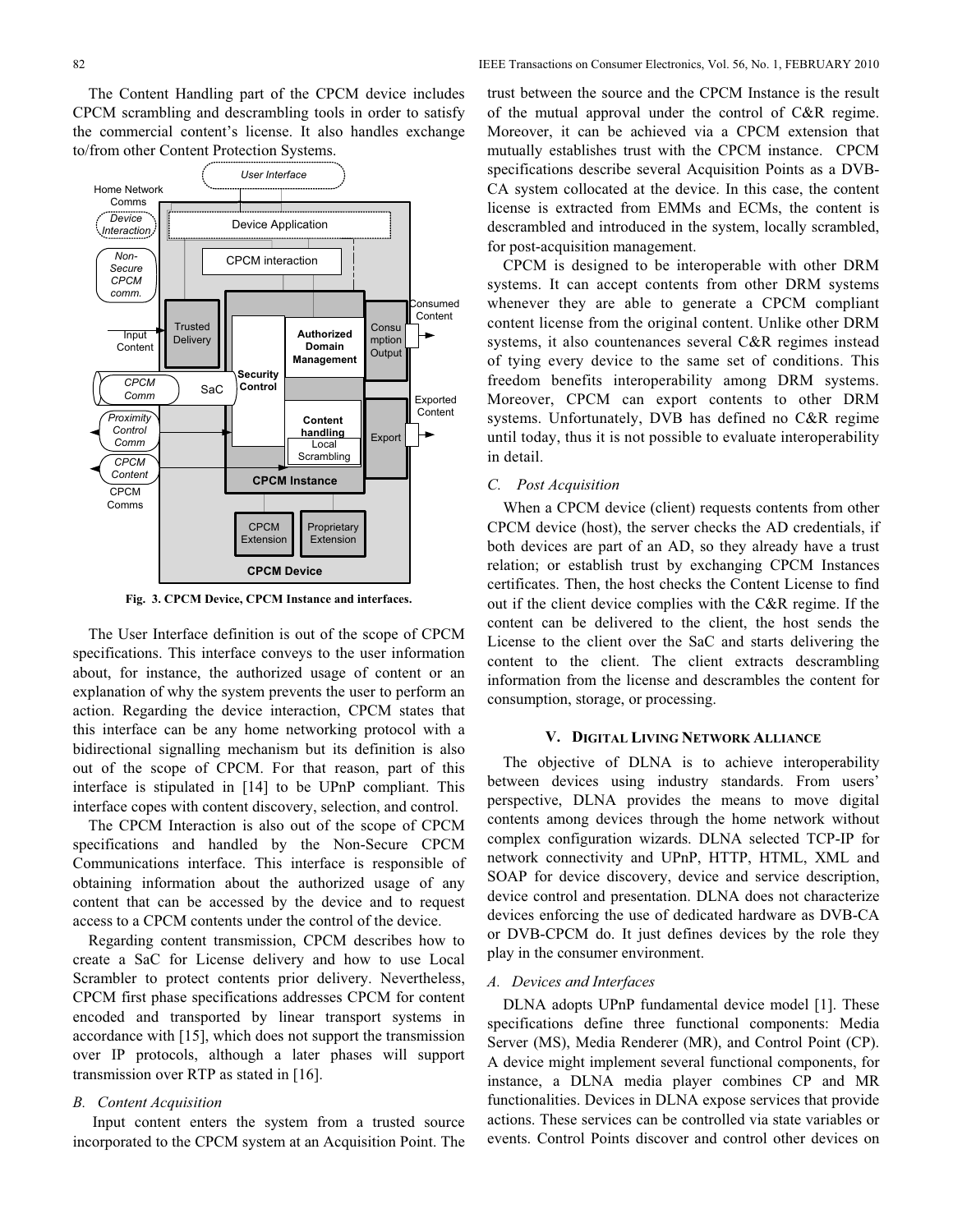the network; they coordinate operations among devices that yield to the desired result.

UPnP AV facilitates the discovery and configuration but it does not define how contents are transferred. DLNA goes beyond UPnP defining mandatory Media Formats, as MPEG-2 for video or JPEG for pictures, and Media Transport protocols as HTTP or RTP. DLNA certified devices must support the mandatory formats. However, other media formats might be supported to the discretion of the manufacturer.

Regarding Media Management, DLNA incorporates UPnP forum AV and printing technology as the basis of DLNA Media Management. The services provided by this technology are Content Directory, Connection Manager, AV Transport, and Rendering Control. Content Directory is a mechanism for every content server to advertise its contents creating a uniform directory. Connection Manager determinates how content can be transferred between two devices matching capabilities between servers and renderer devices. The AV Transport service enables control over the playback of video and audio streams. The rendering control service is intended to provide control points with the ability to query and/or adjust any remote attribute. AV transport uses protocols over TCP-IP for transferring media between devices, however, other out of band transfer protocols or interfaces can be used. In fact, DLNA adopts HTTP as the mandatory Media Transport protocol but supports RTP.

# *B. Link Protection*

The efforts of DLNA on content protection focus on link protection technologies that protect the transfer from a source device such as a MS to a display or MR. DLNA devices must implement DTCP-IP [3] for link protection.

DTCP specifications define a cryptographic protocol to protect sensitive contents from illegal coping, intercepting or tampering as it traverse transmission links such as IEEE 1394 or any other high performance digital bus. DTCP-IP is a specific adaptation of DTCP for IP. DTCP-IP embeds in the content stream a Copy Control Information (CCI), which is a two-byte flag that specify how contents can be duplicated.

In DTCP-IP, devices first authenticate each other and derive a key. Then, content flow is encrypted using M6 baseline cipher with a 56-bit key. DTCP over IP employs stronger ciphers and full authentication. Full Authentication relies on Elliptic Curve Digital Signature Algorithm (EC-DSA) for signing and verification. It also employs the Elliptic Curve Diffie-Hellman (EC-DH) key exchange algorithm to generate a shared authentication key. However, DTCP-IP is vulnerable to some well-documented attacks even if digital signatures and DH are used. In [17] four different common attacks are taken into account to analyze DTCP robustness. Considering the existence of one malicious device that can intercept, modify and insert messages in the communication between two legitimate devices, three of these attacks, reflection, Winer, and Lowe's attack, have led to an authentication failure that make impossible the legitimate transmission. Moreover, the last attack identifies a possible identity mismatching. In this attack a malice device with a valid certificate can use a variation of Lowe's attack for retransmit sensitive content stream from the source device A to a third unauthorized device B. Apart from this receiver mismatch attack, a replacement of the sender's identity is also possible.

#### *C. Content Acquisition and Post Acquisition*

DLNA does not support the concept of content acquisition as CPCM does. Unlike CPCM, that requires the client device to comply with a C&R regime, DLNA requires only the media format and transport to be supported by both devices. DLNA does not define a DRM system at this moment. The only kind of protection offered by DLNA is link protection.

## **VI. DLNA EXTENSION FOR DVB-CA KEY DELIVERY**

Nowadays, display devices are commonly equipped with a descrambler and a CAM. Moreover, some of them are equipped with network interfaces and DLNA support. Devices with DLNA and DVB-CA support can access user-generated contents offered by other household devices through the home network. However, they require a CAM to be plugged in the slot for acquiring commercial contents even if there is a CAM already plugged in household device they can communicate with.

In this section, we describe our DLNA extension to deliver DVB-CA Control Words to other descrambler-equipped devices. In this way, display devices can acquire commercial contents even if the CAM is located in other device. Our work is based on the Home Key Management System (HKMS) depicted in [13]. This solution defines security mechanisms to register the CAM sharing service with the provider, to register additional descramblers and to establish a SaC over the home network. However, the system setup might be difficult to handle preventing it to be widely adopted. For that reason, we designed and developed a solution that makes the HKMS interoperable with DLNA discovery and media transport services.

# *A. The Home Key Management System*

The HKMS relies on a Secure Channel Proxy (SCP), an advanced descrambler that distributes key material to several descramblers over the home network. The SCP logic can be implemented in software but a descrambler is needed for security operations. Moreover, the descrambler must be able to establish several Secure Authenticated Channels in parallel.

The HKMS requires the SCP to be authenticated by the provider. Moreover, every additional descrambler must be authenticated when used for the first time. This is necessary to avoid a rogue SCP to redirect key material to unauthorized descramblers.

To register the SCP with a provider, the Subscriber Module, typically a smart card located in the CAM, gets the serial number of the descrambler that will act as SCP. The smart card sends the serial number to the provider protected with a keyed Message Authentication Code (MAC), a nonce and a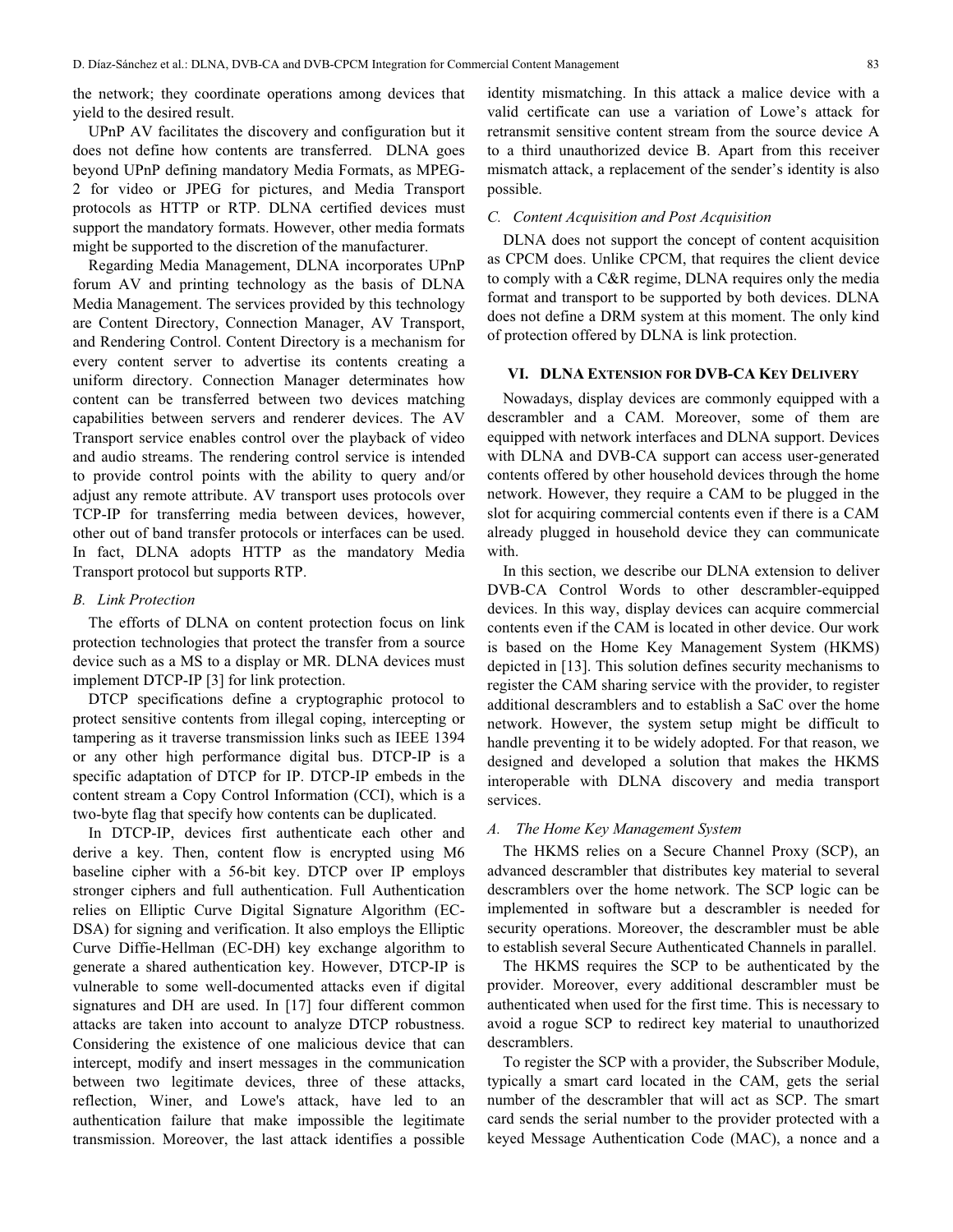problems, the nonce is different for the card and the SCP. The provider sends also a DRM object governing the service, and it might require a payment for the service. The card sends the encrypted  $K_{\text{SCP}}$  to the SCP. If the descrambler and the card are legitimate, they would be able to decrypt the nonce and the  $K<sub>SCP</sub>$ . After that, the nonces are sent back to the provider, protected with a MAC, for verification. The  $K_{\text{SCP}}$  will be used to establish a SaC between the CAM and the SCP.

Registering a new display device to consume CWs from the SCP requires the new descrambler to create a SaC channel with the SCP. The SCP sends the serial number of the new descrambler to the card. The card then sends the serial number to the provider for verification. If it is a valid descrambler, the provider returns its public key. Then the card sends the public key to the SCP that derives a key and establishes a secure channel with the descrambler.

When the service is active, the smart card uses the DRM object received during the SCP setup to determinate, for instance, the validity period and the maximum number of simultaneous emissions.

# *B. Architecture*

The HKMS gateway might be either a Set Top Box (STB) or any other device equipped with a descrambler. The gateway has access to commercial contents using DVB-CA. It has a network interface, a CAM, and a descrambler that acts as the SCP. Figure 4 shows the architecture of the HKMS gateway. The gateway must implement a DLNA Digital Media Server (DMS) to send SaC messages and, optionally, scrambled content to client devices.

Clients are DLNA certified display devices (equipped with a descrambler). Figure 5 shows the architecture of the display device. To use the HKMS, every display device must implement a DLNA Digital Media Controller (DMC) and a Media Rendered (DMR). .

# *C. The Digital Media Server*

The gateway implements a DLNA Digital Media Server. It advertises an UPnP device description that includes the model name, serial number and a URL for presentation.

Once the SCP has been registered with the provider, the Device Application publishes a service for client descrambler setup. This service description contains two commands, *init* and *getEncryptedSaCKey*, both require the descrambler's serial number as parameter. The *init* command triggers the HKMS additional descrambler registration with the SCP. The *init* command returns an operation result that can be "success" or an error code. After a successful *init* command, the display device can invoke the *getEncryptedSaCKey* command to receive the SaC key encrypted with descrambler's private key.



**Fig. 4. Conditional Access Module sharing over DLNA. The figure shows a STB implementing a DLNA DMS that transport Secure Authenticated Channel Messages over DLNA to deliver keys to a remote descrambler.** 

The Device Application receives the Electronic Program Guide (EPG) from the MPEG-2 demultiplexer and builds an UPnP service description for every DVB service in the EPG. For every DVB service, the Device Application adds a service type, a URL for downloading the service description, a URL for control and a URL for eventing. We used a vendor specific service type (DVBSaCSetup) to avoid collisions with other services.

The service description for each DVB service contains an identifier extracted from DVB PSI tables and two commands: *start* and *stop*. The descrambler's serial number must be sent as a parameter when invoking any of these commands. The service type for the service description is also vendor specific (*DVBSacSvc*). When a display device invokes the start command, the DMS selects the DVB service through the Device Application, which implements Gateway functionality. The demultiplexer sends ECMs for the selected service to the SCP for decryption.

The Device Application instructs the SCP to encrypt control words for the appropriate descrambler according to the serial number. The *start* command returns "success" or an error code. If the service has been successfully selected, CWs are encrypted as if they were transmitted over a SaC, but published as event variables. Thus, in order to receive CWs, the Digital Media Controller at the display device must subscribe to the state variable using the UPnP General Event Notification Architecture (GENA). The *stop* command deselects the service and removes the state variable when invoked.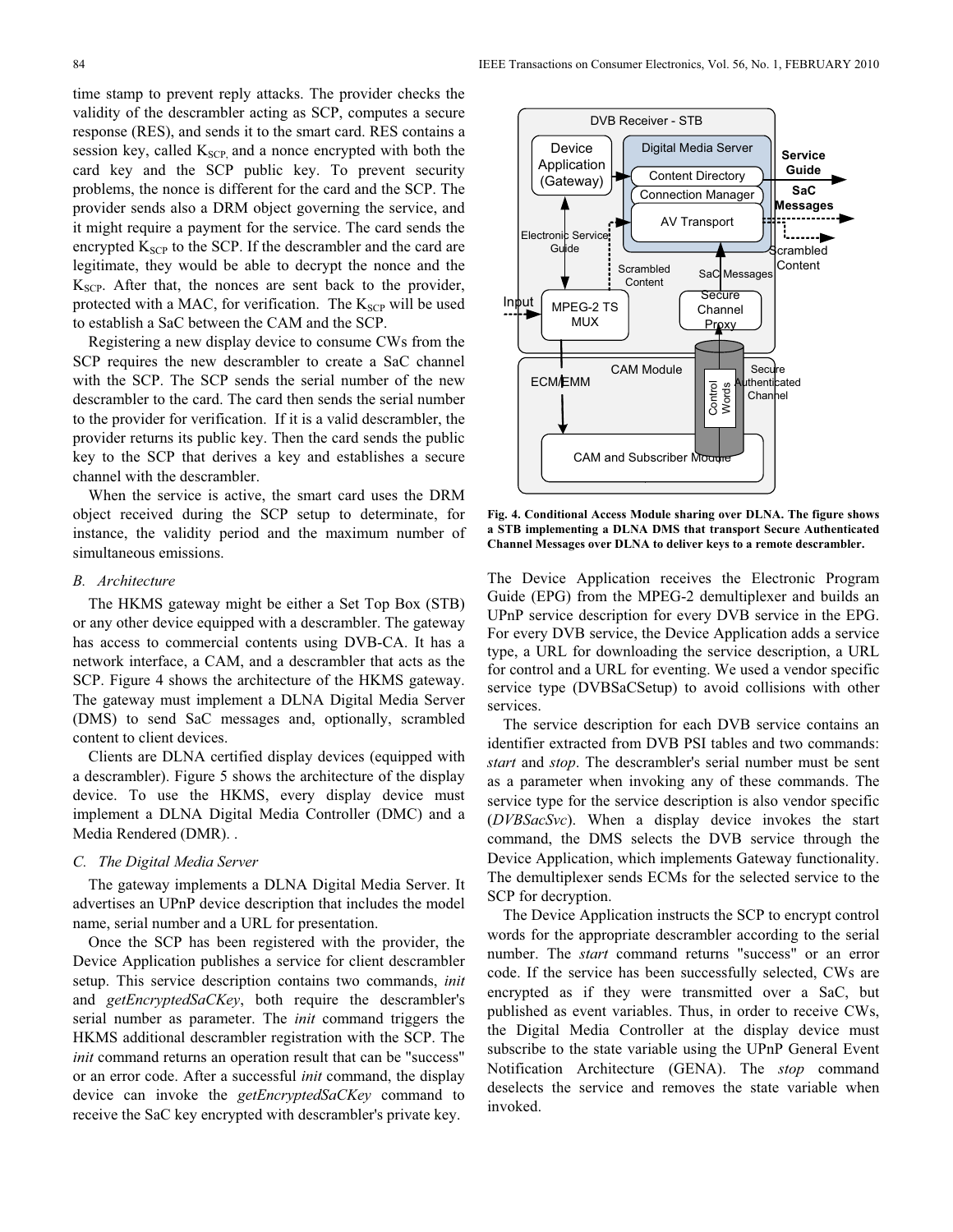

**Fig. 5. The figure shows the architecture of a display device that can receive DVB-CA key material over DLNA.** 

If the display device has no access to the scrambled content, it can request not only CWs, but also scrambled content to the STB. The media type used for scrambled content delivery is MPEG-2 that is compliant with DLNA. Our software supports both HTTP and RTP for scrambled AV Transport.

# *D. The Digital Media Controller and Renderer*

Display devices willing to access to commercial content key streams from the Gateway must implement a DLNA Digital Media Controller (DMC) and a Digital Media Rendered (DMR). The DMC finds content offered by the DMS and matches it to the rendering capabilities of the DMR.

When a user selects a protected content, the Device Application looks for an appropriate CAM in the device. If the CAM is absent, the Device Application requests discovered services to the DMR. The Device Application searches for a DLNA service with the same DVB service identifier. Figure 6 outlines the message exchange.

If the display device has access to the scrambled content, the DMR invokes the DVBSaCSvc *init* command, subscribes to the state variable that contains SaC messages, and pushes CWs to the Device Application upon reception. The Device Application tunes the appropriate channel and acts as a virtual CAM feeding the descrambler with the appropriate CWs.

If the display device has no access to the scrambled content, the DMC passes the control URL of the DVBSaCSvc to the DMR with an *AVT::SetTransportURI* message. The DMR will establish a content stream flow from the DMS upon reception of an *AVT::Play* message in order to receive scrambled content from the Gateway. Finally, the DMR sends the scrambled content to the descrambler while the Device Application sends CWs to the descrambler.

# **VII. DLNA EXTENSION FOR DVB-CPCM INTERWORKING**

DLNA provides an easy and cost-effective solution to share contents among devices through the home network. As mentioned before, DLNA provides optional protection during

content delivery using DTCP-IP. DLNA would be appropriate to share commercial contents over the home network due to its penetration; however, the link protection of DLNA is not enough to ensure commercial content protection. DLNA does not prevent contents from being tampered once acquired. The reason is that DLNA does not make any assumption about the target device. Thus, software devices can be used to gain unauthorized access to protected commercial content.



**Fig. 6. The figure shows a possible message for descrambler setup and exchange during a session.** 

Unlike DLNA, CPCM defines a robust system to protect and manage contents with a comprehensive license language, several robustness regimes, secure device architecture, and strong content protection that requires tamper proof hardware. However, CPCM relies on plain UPnP for discovery and service setup leaving user interaction, device interaction and media transport protocols poorly defined. CPCM first phase specifications does not support the transmission over IP protocols, although a later phase will support transmission over RTP as stated in [16].

DLNA and DVB-CPCM can complement each other to bring a better solution for commercial content sharing over the home network. DVB-CPCM can take benefit from the DLNA device interoperability, in the service interaction plane, and its market penetration, whereas DLNA can take profit of DVB-CPCM device protection and its interoperability between DRM systems.

In this section, we describe our solution for DLNA and DVB-CPCM integration starting with an overview of the architecture followed by a detailed description of every module.

#### *A. Architecture*

Figure 7 charts out the architecture of a device with DLNA and DVB-CPCM functionality. The device implements a Digital Media Server (DMS), a Digital Media Controller (DMC), and a Digital Media Renderer (DMR). The device coordinates the DLNA modules through a CPCM proprietary extension called *DLNA Manager Extension*.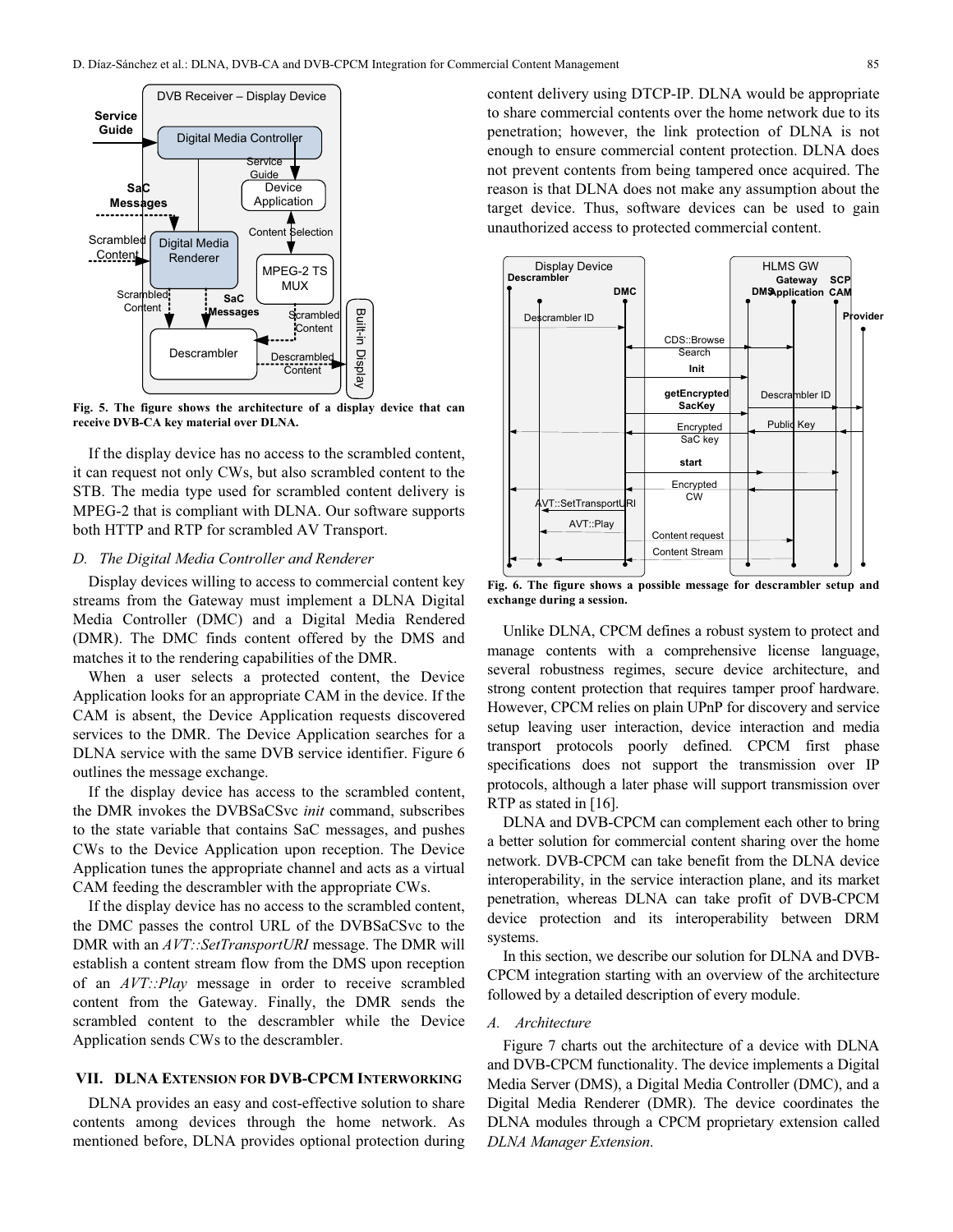

**Fig. 7. DLNA DVB-CPCM device simplified architecture. The device implements a DMC, a DMR and a DMS. CPCM communications are carried over DLAN AV transport or as evented variables.** 

The sole objective of the *DLNA Manager Extension* is to coordinate interactions between CPCM instances and DLNA components. This extension provides discovery services, device interaction, presentation, and encapsulation for moving locally scrambled contents over DLNA AV transport protocols. The *DLNA Manager Extension* has no access to CPCM contents since they are handled entirely by the CPCM instance, it just provides service discovery and transport services to CPCM.

### *B. DLNA Modules*

The *DLNA Manager Extension* controls the interaction between the CPCM Instance and the DLNA modules. It provides service descriptions for Device Interaction, CPCM Communications, and for each CPCM content item available at the CPCM Instance.

The DLNA Discovery module handles service discovery on behalf of the DLNA modules. It advertises services offered by the CPCM device and discovers services offered by other devices. The services offered by a DLNA CPCM device are *Authorized Domain Management*, *Trust Establishment*, *Secure Authenticated Channel*, and *Content Delivery*.

The *Authorized Domain Management* (ADM) is handled by the DMS and the DMR. It is in charge of providing commands to join an existing Authorized Domain (AD), to create a new AD, to leave an AD and to discover new ADs. The DMS receives invocations from devices to perform ADM operations, checks the commands for errors or missing

parameters, extracts information from the SOAP call, reformat the command adequately for CPCM and delivers it to Authorized Domain Management module of the CPCM instance through the CPCM Interaction interface. Thus, the DMS performs adaptation from DLNA to CPCM.

The *Trust Establishment* service is managed by the Security Control. The DMS receives invocations from other devices and provides transport and adaptation. The aim of this service is to assist CPCM during the exchange of CPCM instance certificates to derive a trust association.

The *Secure Authenticated Channel* service provides transport services for establishing a SaC and exchanging SaC messages between two trusted devices. Security Control manages the service and the DMC provides transport and adaptation between DLNA and CPCM. The transport mechanism used to deliver SaC messages depends on how frequently the Local Scrambling Algorithm changes the CW. SaC messages can be delivered as events or directly through an AV transport channel. Moreover, this channel might be used to securely deliver content licenses.

The *Content Delivery* service is managed by the Content Handling module and involves the DMR, the DMS, and the DMC. If the CPCM device acts as the source, it advertises its contents through the DLNA Discovery module. The service description for a CPCM content item comprises, among other DLNA information, the required CPCM Compliance & Robustness regime. If the client device complies with the required regime, the Content Handling module sends content to the client device while the security control delivers SaC messages to the client device using an AV transport protocol or event variables. The DLNA Manager captures the protected content and sends it to the DLNA DMS module that encapsulates it over an adequate AV transport protocol.

If the CPCM device acts a client, it discovers contents and generates an appropriate presentation. When a user selects a content, the DMC coordinates the DMS at the server device and the DMR at the client device. If both devices have a trust relation, the DMR invokes the *Secure Authenticated Channel* service to negotiate the content delivery. The DMR at the client device communicates with the DMS to find out whether the device meets the Compliance & Robustness regime demanded by the license or not. If the client device is eligible to receive the content, the DMC invokes the DMS of the server device to receive the content license. After that, the DMC requests the content to the DMS and redirects it to the DMR for rendering. The DMR unwraps CPCM contents transported using DLNA media transport and sends them to the CPCM Instance for either processing, storage or consumption.

# **VIII. PROTOTYPE IMPLEMENTATION**

Every module of our solution has been developed in software. We developed a display device using a modified VideoLan implementation. The display device, which mimics a TV, has an input module to acquire contents carried over MPEG-2 Transport Streams, a Common Interface Plus (CI+)